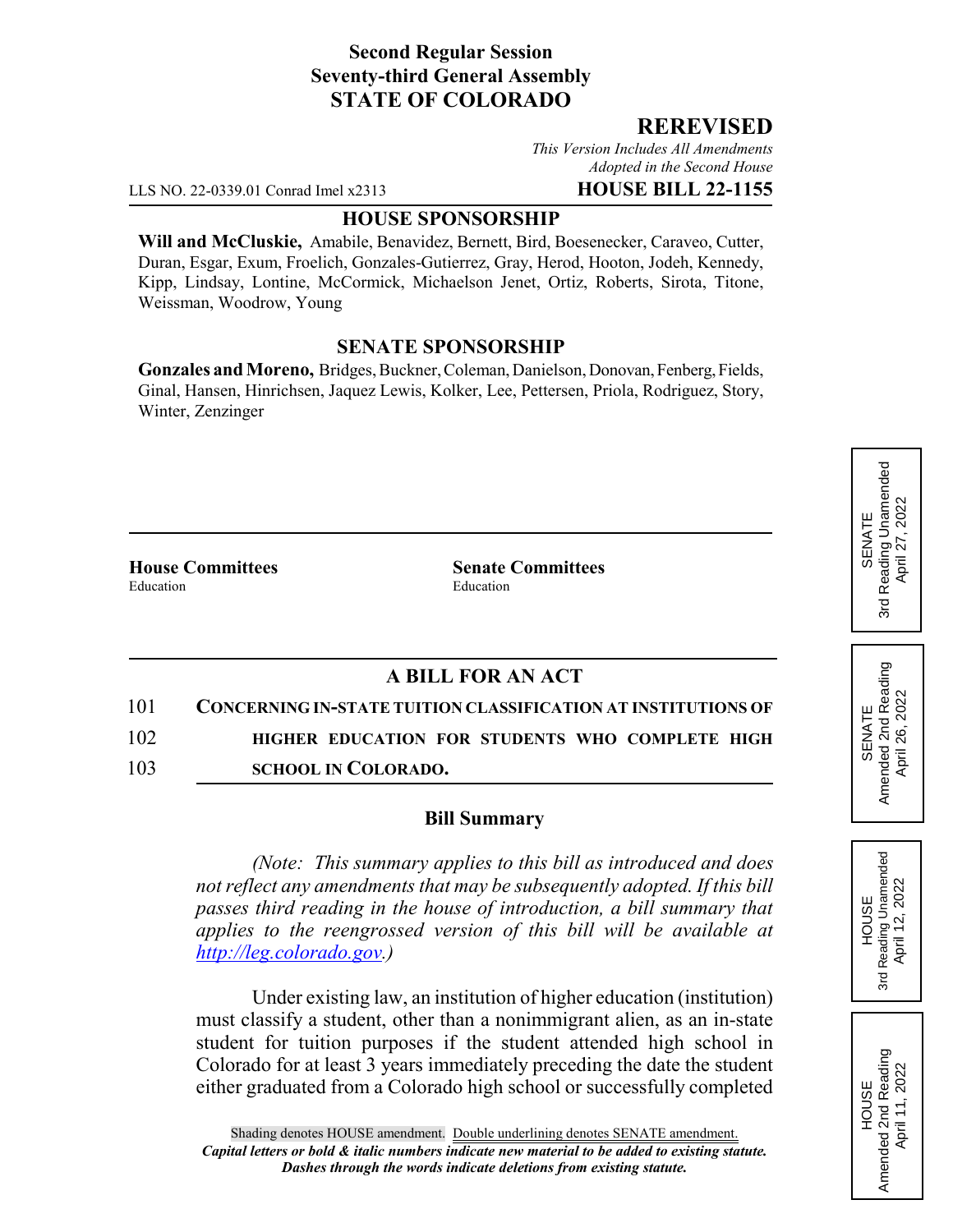a high school equivalency examination and the student is admitted to college within 12 months of graduating high school or completing the equivalency examination. The bill repeals the requirements that a student has attended a Colorado high school for 3 years and be admitted to college within 12 months of graduating or completing an equivalency examination.

The bill requires an institution to classify a student as an in-state student for tuition purposes if the student:

- ! Graduated from a Colorado high school or successfully completed a high school equivalency examination in Colorado; and
- ! Has resided in Colorado for at least 12 consecutive months prior to enrolling in an institution.

Because the bill repeals the requirement to be admitted to college within 12 months of graduation, the bill also repeals the exception to that requirement for a student who does not have lawful immigration status and graduated or successfully completed the equivalency examination prior to September 1, 2013.

- 2 **SECTION 1.** In Colorado Revised Statutes, 23-7-110, **amend** (1)
- 3 introductory portion, (1)(a), (1)(b), and (2)(b); **repeal** (3); and **add** (2.5)
- 4 and (6) as follows:
- 

 **23-7-110. Tuition classification of students who successfully complete high school or a high school equivalency examination in Colorado.** (1) Notwithstanding any other provision of this article ARTICLE 7 to the contrary, a student, other than a nonimmigrant alien, must be classified as an in-state student for tuition purposes if:

 (a) The student EITHER attended a public or private high school in 11 Colorado for at least three years ONE YEAR immediately preceding the 12 date the student either graduated from a Colorado high school or WAS PHYSICALLY PRESENT IN COLORADO FOR AT LEAST ONE YEAR IMMEDIATELY PRECEDING THE DATE THE STUDENT successfully completed a high school equivalency examination, as defined in section 22-33-102

<sup>1</sup> *Be it enacted by the General Assembly of the State of Colorado:*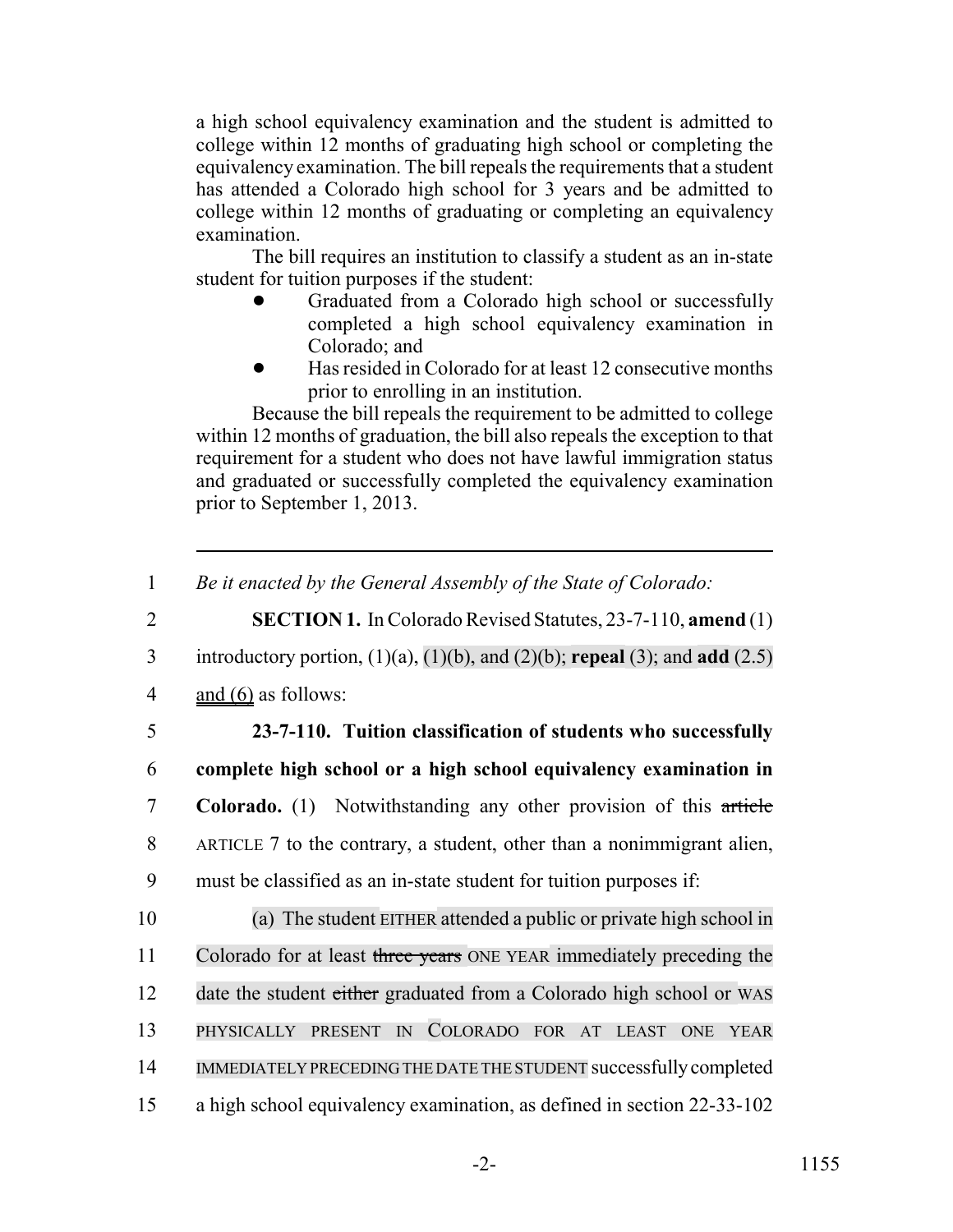1  $(8.5)$ , C.R.S., in Colorado; and

 (b) Except as provided in subsection (3) of this section, within twelve months after graduating or successfully completing a high school 4 equivalency examination, as defined in section 22-33-102 (8.5), C.R.S., in Colorado, the student is admitted to a Colorado institution or attends an institution of higher education under a reciprocity agreement pursuant 7 to section 23-1-112. THE STUDENT HAS BEEN PHYSICALLY PRESENT IN COLORADO FOR AT LEAST TWELVE CONSECUTIVE MONTHS PRIOR TO ENROLLING IN AN INSTITUTION.

 (2) (b) The institution shall not count a student described in subsection (2)(a) of this section as a resident for any purpose other than 12 tuition classification AND THE PURPOSE DESCRIBED IN SUBSECTION (2.5) OF THIS SECTION; except that the student is eligible for the college opportunity fund program pursuant to the provisions of part 2 of article 18 of thistitle 23 and state student financial assistance pursuant to article 3.3 of thistitle 23, upon confirmation of the student's uniquely identifying student number provided by the local education provider where the 18 student graduated from high school or successfully completed his or her A high school equivalency examination, as defined in section 22-33-102 (8.5), and may be eligible for institutional or other private financial aid programs.

 (2.5) A STUDENT WHO IS CLASSIFIED AS AN IN-STATE STUDENT PURSUANT TO THIS SECTION IS AN IN-STATE STUDENT FOR THE PURPOSES OF SECTION 23-1-113.5.

25 (3) A student who satisfies the requirements of paragraph  $(a)$  of 26 subsection (1) of this section, who is subject to the provisions of 27 paragraph (a) of subsection  $(2)$  of this section, and who graduated or